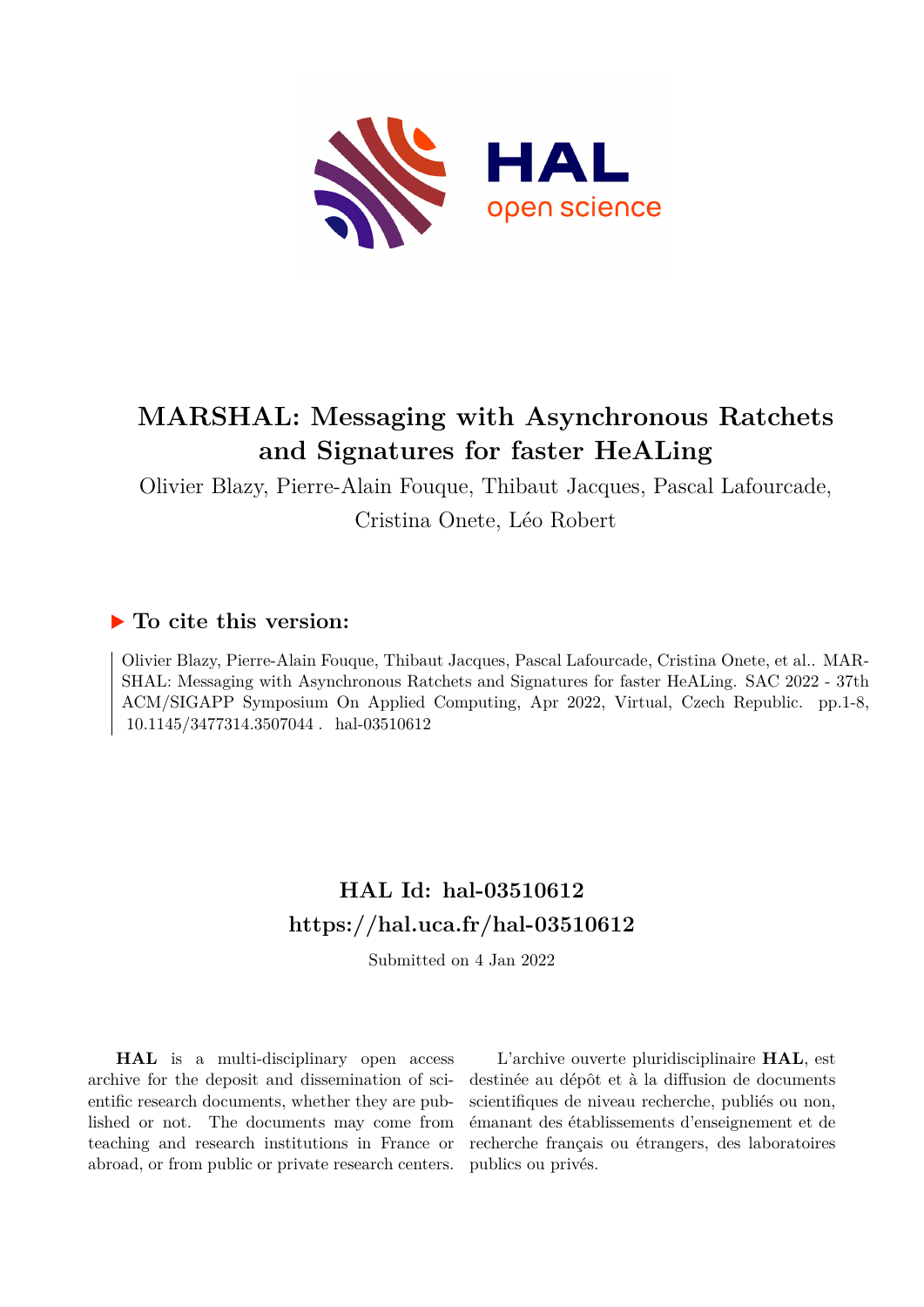## MARSHAL**: Messaging with Asynchronous Ratchets and Signatures for faster HeALing<sup>∗</sup>**

Olivier Blazy LIX, CNRS, Inria, École Polytechnique, Institut Polytechnique de Paris 91120 Palaiseau, France olivier.blazy@polytechnique.edu

Pascal Lafourcade Université Clermont-Auvergne, CNRS, Mines de Saint-Étienne, LIMOS Clermont-Ferrand, France pascal.lafourcade@uca.fr

Pierre-Alain Fouque IRISA Rennes, France Pierre-Alain.Fouque@ens.fr

Cristina Onete XLIM Limoges, France cristina.onete@gmail.com

Thibaut Jacques Orange Labs, IRISA, XLIM Rennes, France thibaut.jacques@orange.com

Léo Robert Université Clermont-Auvergne, CNRS, Mines de Saint-Étienne, LIMOS Clermont-Ferrand, France leo.robert@uca.fr

#### **ABSTRACT**

Secure messaging applications are deployed on devices that can be compromised, lost, stolen, or corrupted in many ways. Thus, recovering from attacks to get back to a clean state is essential and known as *healing*. Signal is a widely-known, privacy-friendly messaging application, that uses key-ratcheting mechanism updates keys at each stage to provide end-to-end channel security, forward secrecy, and post-compromise security. We strengthen this last property, by providing a faster healing. Signal needs up to two full chains of messages before recovering, our protocol enables recovery after the equivalent of a chain of only one message. We also provide an extra protection against session-hijacking attacks. We do so, while building on the pre-existing Signal backbone, without weakening its other security assumptions, and still being compatible with Signal's out-of-order message handling feature. Our implementation results show that, while slower than Signal (as expected), MARSHAL's spectacular gain in healing speed comes at a surprisingly low cost, with individual stages (including keyderivation, encryption, and decryption) taking less than 6 ms.

### **CCS CONCEPTS**

• **Security and privacy**→**Public key (asymmetric) techniques**; **Security protocols**;

#### **KEYWORDS**

Secure messaging, Signal, Healing, E2E encryption.

#### **ACM Reference format:**

Olivier Blazy, Pierre-Alain Fouque, Thibaut Jacques, Pascal Lafourcade, Cristina Onete, and Léo Robert. 2022. MARSHAL: Messaging with Asynchronous Ratchets and Signatures for faster HeALing. In *Proceedings of The 37th ACM/SIGAPP* tween an *initiator* Alice and the *responder* Bob. Each message comes *Symposium on Applied Computing, Virtual Event, , April 25–29, 2022 (SAC '22),* 8 pages.

<https://doi.org/10.1145/3477314.3507044>

### **1 INTRODUCTION**

Asynchronous messaging protocols like Signal [13] or OTR [6] allow two parties that are not always simultaneously online to communicate securely. The protocol must guarantee the confidentiality and authenticity of the exchanged messages with respect to a PitM1 . *Forward security* additionally requires that if a party is compromised (loses its long-term keys), past communications are still secure. Signal pioneered a new property, formalized by Cohn-Gordon *et al.* as *post-compromise security*2 (PCS) [9]. It entails a renewal of the protocol's original security guarantees even after a complete compromise of a party's secrets. Cohn-Gordon *et al.* later showed that Signal attains PCS [8] under certain assumptions.

Currently used in messaging apps, Signal is designed for longterm conversations between two peers. In fact, implementations of this protocol tend to create a single session between the two peers, which will last for the entire lifetime of their communication. This is why post-compromise security is such an important property in Signal: if one peer is compromised and thus the confidentiality of its conversations fails, PCS guarantees that in the near future, that confidentiality will heal and become as strong as before the attack. Clearly, the faster the conversation is able to heal, the more useful this protocol will prove in real life.

Signal's healing ability follows from the gradual insertion of fresh Diffie-Hellman material into the current session secrets, which is done every time speakers change. This provides healing once speakers have changed twice, assuming the adversary has not inserted cryptographic material in the session, thus hijacking it. We aim to do better, providing healing within one single message.

In Fig. 1, we give a toy-example of a Signal conversation beat a protocol *stage*<sup>3</sup>, denoted by  $(x, y)$ . The  $y$  value increases when the speaker changes (Alice starts at  $y = 1$ , then  $y$  turns to 2 when Bob speaks, etc.). The  $x$  value increases with each new message from the same speaker, and is reset to  $1$  for each new value of  $y$ .

<sup>∗</sup>This study was partially supported by the French ANR, grants 16-CE39-0012 (SafeTLS) and 18-CE39-0019 (MobiS5). There are also the French government research program "Investissements d´Avenir" through the IDEX-ISITE initiative 16-IDEX-0001 (CAP 20-25), the IMobS3 Laboratory of Excellence (ANR-10-LABX-16-01), the French ANR project DECRYPT (ANR-18-CE39-0007) and SEVERITAS (ANR-20-CE39-0009).

 ${}^{1}\mathrm{Person}\mbox{-}\mathrm{in}\mbox{-}\mathrm{the}\mbox{-}\mathrm{Middle}$  is a politically-correct version of Man-in-the-Middle.

<sup>2</sup>This property is also called *healing*.

<sup>&</sup>lt;sup>3</sup>We use a different notation of stages from [8].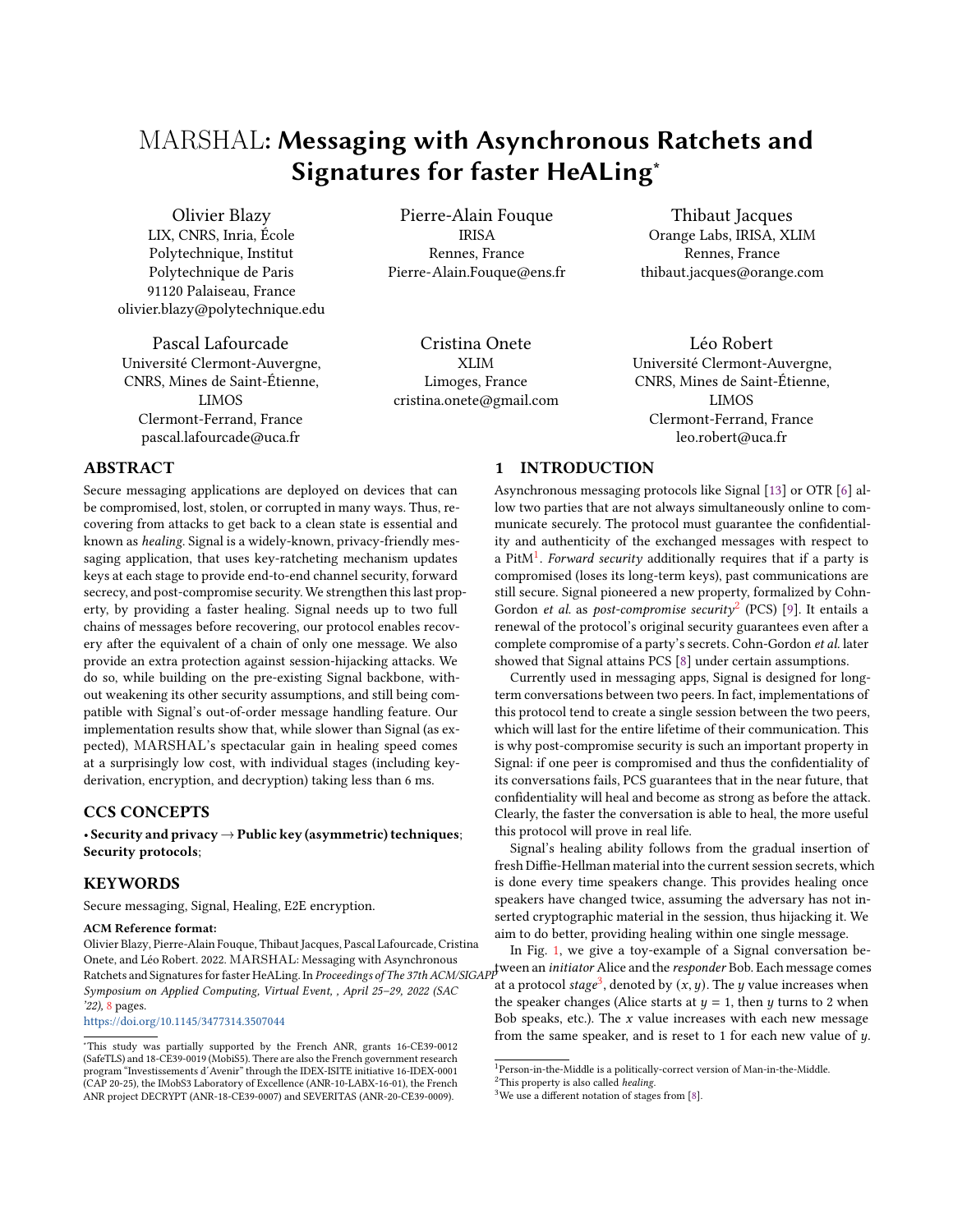Each stage  $(x, y)$  is associated with a message key mk<sup>x, y</sup>, used to encrypt and authenticate that stage's message. To evolve from a key  $mk^{x,y}$  to  $mk^{x+1,y}$  (next message, same speaker), the two peers use a key-derivation function (KDF) with no further freshness. This is called a *symmetric ratchet*, denoted by [S] in Fig. 1. To update a key mk<sup>x, y</sup> to mk<sup>1, y+1</sup> (new speaker), a DH share is used as freshness into the KDF. This is called the *asymmetric ratchet*, denoted by [A].

Signal's PCS guarantee is limited by two main factors: the lack of persistent authentication (noticed by Blazy *et al.* [5]) and the frequency of asymmetric ratchets, which is our key motivation.

**Persistent authentication [5].** In Signal, the two parties initially use long-term identity-keys to authenticate. However, subsequent authentication only relies on knowledge of a previous stage-specific key. This allows an adversary to impersonate entities by only compromising a party's ephemeral state; then the adversary hijacks the session by forcing a ratchet. Two events follow: (i) the keys between the honest endpoints diverge irrevocably from those derived by the adversary and the non-compromised endpoint; and (ii) the non-compromised endpoint is unaware of this. In Fig. 1, an adversary can compromise Alice after her second message, learning the private key  $\mathrm{rchk}_A^1$  corresponding to the public key $\frac{4}{\mathrm{Rchpk}_A^1}$ . The attacker then blocks all messages from Alice to Bob, and waits for Bob to ratchet (with "Hi Alice"). The adversary, impersonating Alice, forces a ratchet by sending a new message. At this point, Bob and the adversary ratchet to keys depending on the DH product of  $\mathrm{Rchpk}_{\mathcal{A}}$  and  $\mathrm{Rchpk}_B^2$ . Alice, however, can no longer ratchet to those keys, even given Bob's and the adversary's transcript.

**Frequency of asymmetric ratchets.** In Signal, parties asymmetrically ratchet whenever the speaker changes. The private key for that ratchet can, however, be leaked to an adversary. A compromise of, say Alice, compromises the security of Alice's entire chain of messages, then Bob's entire chain of responses. The protocol only heals once Alice chooses new ratcheting material and safely sends it to Bob. In Fig. 1, if the adversary compromises Alice after she's sent the first message, it obtains 30 message keys.

**Contributions.** Our main contribution in this paper is a protocol called MARSHAL (for "Messaging with Asynchronous Ratchets and Signatures for faster HeALing"). The MARSHAL protocol reuses Signal as a backbone, but we modify the way ratcheting is done to provide both persistent authentication and faster healing.

In terms of its security properties, MARSHAL outperforms Signal. Healing occurs within one message after full compromise of a user's session-specific information. We also restrict session hijacking attacks by adding persistent authentication at each message.

In MARSHAL, the parties asymmetrically ratchet at every stage, even when the speaker has not changed. This causes two technical challenges. First, there is the question of how Alice (the initiator) will ratchet at the start of the protocol, before Bob comes online. We handle this by requiring Bob to register an extra ephemeral DH element on the semitrusted server. A second challenge concerns out-of-order messages. To handle those, the sender will send

at each stage a *concatenation* of all the public ratchet keys used so far in that chain, in order, in the associated data.

MARSHAL provides almost instant healing: unless it holds the party's long-term keys *and* ephemeral information, the attacker cannot compromise more than one message at a time. As soon as either party ratchets honestly, the adversary loses the ability to decrypt any fresh messages. In addition, session-hijacking attacks require long-term credentials such as the party's identity- or signature key. By contrast, an adversary can hijack a Signal session with only ephemeral information (*e.g.*, message and/or chain key).

These strong properties of MARSHAL come at a cost. Apart from registering an additional DH element and having to perform DH computations at each stage, MARSHAL adds to the complexity of Signal in two ways: (1) requiring the transmission of a number of DH elements that is linear in the maximal depth of the chain; (2) using signatures to transmit the encrypted messages and stage metadata. The former allows us to provide message-loss resilience: if this is not needed, metadata size can be reduced. The second source of complexity, the signatures, serve a double purpose: they help preserve AKE security, and they restrict an adversary's ability to impersonate parties upon corruption.

Another aspect of our protocol that deserves some discussion is the requirement of a trusted execution environment in which the long-term identity keys are stored. A reason users might want to keep those keys safer than others is that they are meant to last a long time. But, one might wonder, if users are assumed to store some of their keys, why not all? In the interest of fairness, we state that storing long-term keys in the trusted execution environment provides us with the attractive properties we advertise: its almost-instant healing and persistent authentication. In our model, we treat the corruption of long-term keys differently than we do the leakage of ephemeral information. One reason is that storing session- and stage-specific keys of all that user's sessions may result in a large quantity of data that needs storing, updating, deleting, etc., which is something we'd like to avoid. Additionally, note that in itself, the same strategy would not enhance the security of Signal, for which the long-term keys and master secret value are only used during session initialization, for the computation of the master secret. Thus, our additional hypothesis of the existence of a trusted execution environment does not give us an unfair advantage in comparison to Signal.

In order to assess the comparative complexity of our protocol with respect to Signal, we implemented MARSHAL in Java, using libsignal. Our implementation results, described in detail in Section 4, show that our protocol is comparatively slower than Signal (as expected); however, all the individual stages of communication remain fast in terms of absolute runtime. This is particularly encouraging since the security gain of MARSHAL is massive, allowing a compromised user's keys to heal within a single stage.

**Related Work.** Ratcheted key-exchange (RKE) was introduced as a unidirectional, single-move primitive by Bellare *et al.* [4], who used it to define and instantiate ratcheted encryption. This security model was later extended by work such as [11, 16] to treat double ratchets, but also more generic RKE. A crucial difference between generic RKE and our work is that we focus on the full message transmission process, as in the case of [5, 8].

<sup>&</sup>lt;sup>4</sup>The adversary also has access to chain and message keys computed at this point, and to the root key necessary for the ratchet. However, none of Alice's long-term information is necessary for the attack.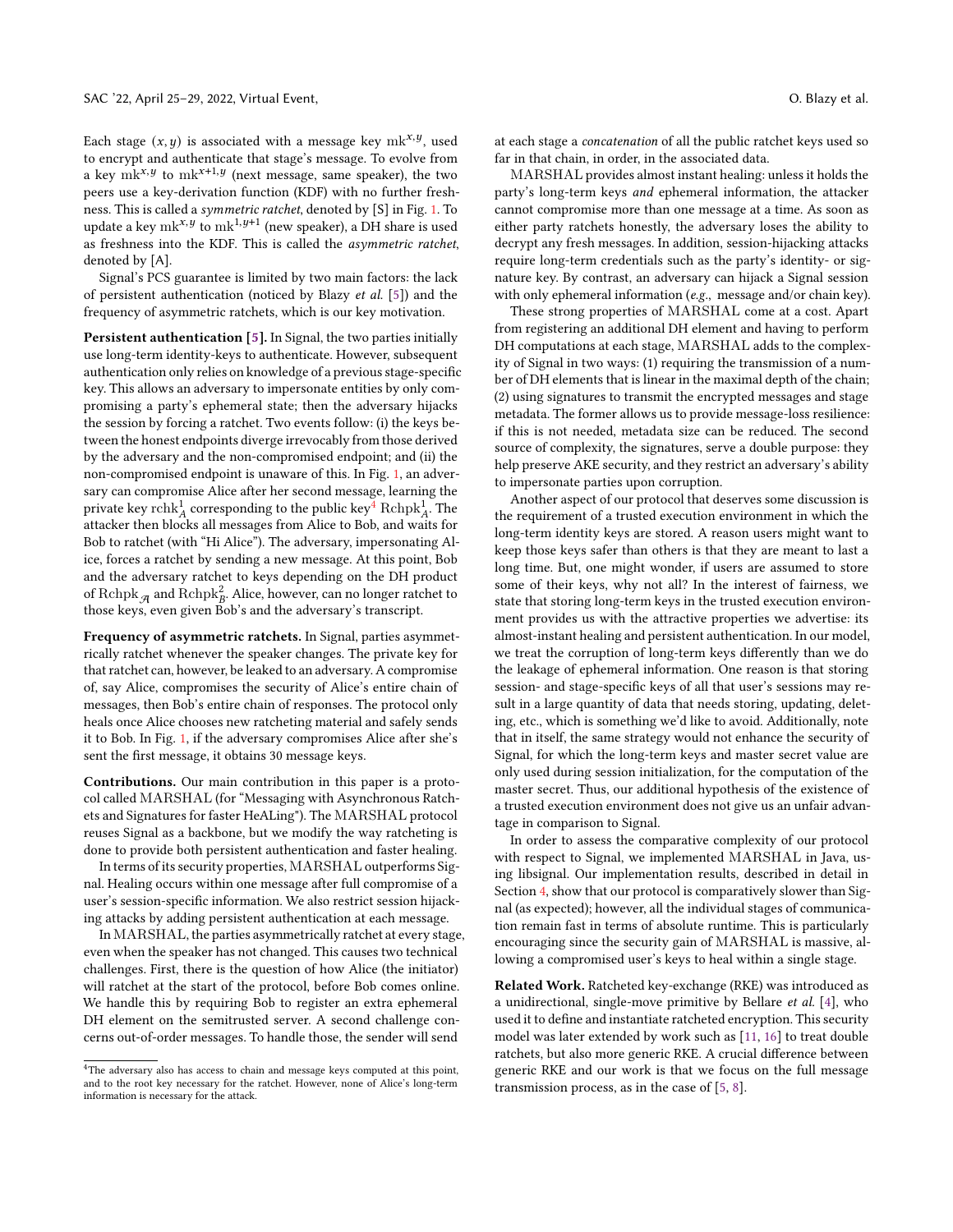| Sender                     | Key(s)                                      | AD                                                         | Message          | MARSHAL  | Signal   |
|----------------------------|---------------------------------------------|------------------------------------------------------------|------------------|----------|----------|
| $\underline{\text{Alice}}$ | $mk^{1,1}$ :                                | $(1, \text{Rchpk}_4^1)$                                    | Hi Bob           |          |          |
|                            | $[S]$ mk <sup>2,1</sup>                     | $(2, \text{Rchpk}_4^1)$                                    | How are you?     | $\times$ | $\times$ |
|                            | $[S]$ mk <sup>3,1</sup> -mk <sup>17,1</sup> | $(3, \text{Rchpk}_{A}^{1})$ - $(17, \text{Rchpk}_{A}^{1})$ | $( 15$ messages) |          | $\times$ |
|                            | $[S]$ mk <sup>18,1</sup>                    | $(18, \mathrm{Rchpk}_A^1)$                                 | Cinema tonight?  |          | $\times$ |
| $\underline{\text{Bob}}$ : | $[A]$ mk <sup>1,2</sup>                     | $(1, \text{Rchpk}_B^2)$                                    | Hi Alice         |          | $\times$ |
|                            | $[S]$ mk <sup>2,2</sup>                     | $(2, \text{Rchpk}_B^2)$                                    | I'm good, thanks |          | $\times$ |
|                            | [S] $mk^{3,2}-mk^{12,2}$                    | $(3, \text{Rchpk}_B^2)$ - $(12, \text{Rchpk}_B^2)$         | $( 10$ messages) |          | $\times$ |
| Alice:                     | [A] $\rm mk^{1,3}$                          | $(1, \text{Rchpk}_A^3)$                                    | Great            |          |          |

**Figure 1: Toy example for Signal and** MARSHAL**. Messages are encrypted with the keys in the second column (indexed by the stage) and have the associated data (AD) in the third column. The labels [A] and [S] indicate asymmetric and symmetric ratcheting respectively. The security (**✓**) and insecurity (**×**) of messages is given, assuming Alice is compromised at message 2. Italics show that several messages are sent in the same chain.**

The work of Alwen *et al.* [3] provides a complete security model for protocols like Signal, which also handles out-of-order messages (which they call *immediate decryption*). Alwen *et al.* view asynchronous messaging protocols as a composition of three parts: a hash function that generates pseudorandom output (PRF-PRNG), a primitive called forward-secure AEAD (FS-AEAD) which captures symmetric ratchets, and continuous key-agreement (CKA) which captures asymmetric ratchets. While this work does capture Signal and allows for modular security proofs, it is not so well suited to the analysis of our protocol, for three main reasons. First, MARSHAL does not employ any symmetric ratcheting; second, we want to capture the properties of the actual message transmission; third, we do not use AEAD solely, but rather combine it with a public-key authentication mechanism. This would minimally indicate a need to modify the FS-AEAD primitive. We therefore prefer a security model that is less modular, but comes closer to the protocol (as in [5]). We have adapted one of the properties they consider to our security model, namely that of message-loss resilience.

The works of Jost *et al.* [10, 12] provide efficient instantiations of bidirectional ratcheted key-exchange by using relatively inexpensive primitives (unlike previous work such as *e.g.*, that of Poettering and Rössler [16]). However, these protocols are different and do not follow the structure of Signal. In addition, features such as out-of-order messages are not included, because some of these constructions *require* the parties to receive each message. Starting from Signal's structure, we preserve properties such as out-oforder messages, and have stronger healing by persistent authentication and more frequent asymmetric ratchets.

Our work comes closest to the SAID protocol of Blazy *et al.* [5], whose notion of persistent authentication prevents hijacking attacks. SAID therefore authenticates each ratchet by using identity keys. As long as the identity keys are safely stored, sessionhijacking cannot happen because the adversary cannot convince Bob he is ratcheting with the correct person. While we also ensure persistent authentication, our work uses the backbone of Signal and its security assumptions: public-key cryptography and a semitrusted middle server. By contrast, Blazy *et al.* constructed their protocol in the paradigm of identity-based cryptography.

An interesting work, but which is orthogonal to ours was presented at CCS '19 by Chase et al. [7]. They focus on the long-term keys of two parties, and present a way of updating those in case

access is lost to a user's current account. We did not consider updates to long-term key in this paper; instead we focus on the actual session and message keys.

### **2 BACKGROUND**

**Notations.** Let  $q$  be a generator of a cyclic group  $\mathbb{G}$  of prime order  $q$ . A user's Diffie-Hellman public key is an exponentiation of g to the private exponent k:  $pk = g^k \mod p$  for a large prime p. Like [8] we end names of public keys in pk and private keys ending in k. For instance Rchpk is a ratchet public key with corresponding private key rchk. Let  $DH(x, y) = x^y$  denote the exponentiation of  $x \in \mathbb{G}$  to a power  $y \in \mathbb{Z}_q$ . A key generated by party *P* is denoted by ik*<sup>P</sup>* while the public key is denoted ipk*<sup>P</sup>* . Stage-specific keys have stages as superscript *e.g.*, ,  $mk^{1,1}$ . In this paper we assume that all signature schemes involve hashing, and omit the hashing in the notation, *i.e.*,  $\text{SIGN}_{\text{sk}}(m) := \text{Sign}_{\text{sk}}(H(m))$  for a hash function H. We use the notations AEAD.Enc and AEAD.Dec for encryption and decryption respectively of an AEAD-scheme. Finally, for simplification, we use the notation HKDF (*HMAC Key Derivation Function*) to represent several key derivation functions taking either one input or two inputs.

**The Signal Protocol.** We briefly describe the Signal protocol, see [8] for details. Signal can be described in terms of four main steps:

**Registration.** Each party *P* registers by uploading on a semi-trusted server a number of (public) keys: a long-term key denoted  $ipk<sub>P</sub>$ , a medium-term key $\mathrm{prepk}_P$  signed with  $\mathrm{i}\mathrm{k}_P$  , and optional ephemeral *public* keys ephpk*<sup>P</sup>* .

**Session Setup.** Alice wants to initiate communication with Bob. She retrieves Bob's credentials from the server, generates an initial ratchet key-pair  $(\text{rchk}_A^1, \text{Rchpk}_A^1)$  and an ephemeral key-pair (Epk*A,* ek*A*), and uses the X3DH protocol [14] to generate an initial shared secret ms (master secret): ms :=  $(\text{prepk}_B)^{ik_A} || (\text{ipk}_B)^{\text{ek}_A} ||$  $(\text{prepk}_B)^{\text{ek}_A} || (\text{ephpk}_B)^{\text{ek}_A}$ . This value is used in input to a key derivation function (KDF<sub>r</sub>), outputting the root key rk<sub>1</sub> and the chain key  $ck^{1,1}$ . The latter is used to derive the first message key mk1*,*<sup>1</sup> that Alice uses to communicate with Bob. The following associated data (AD) is appended to that message: the value 1 (for the index  $x$ ), Alice's ephemeral public key  $Epk<sub>A</sub>$ , the ratchet key  $\mathrm{Rchpk}^1$ , as well as Alice's and Bob's identities.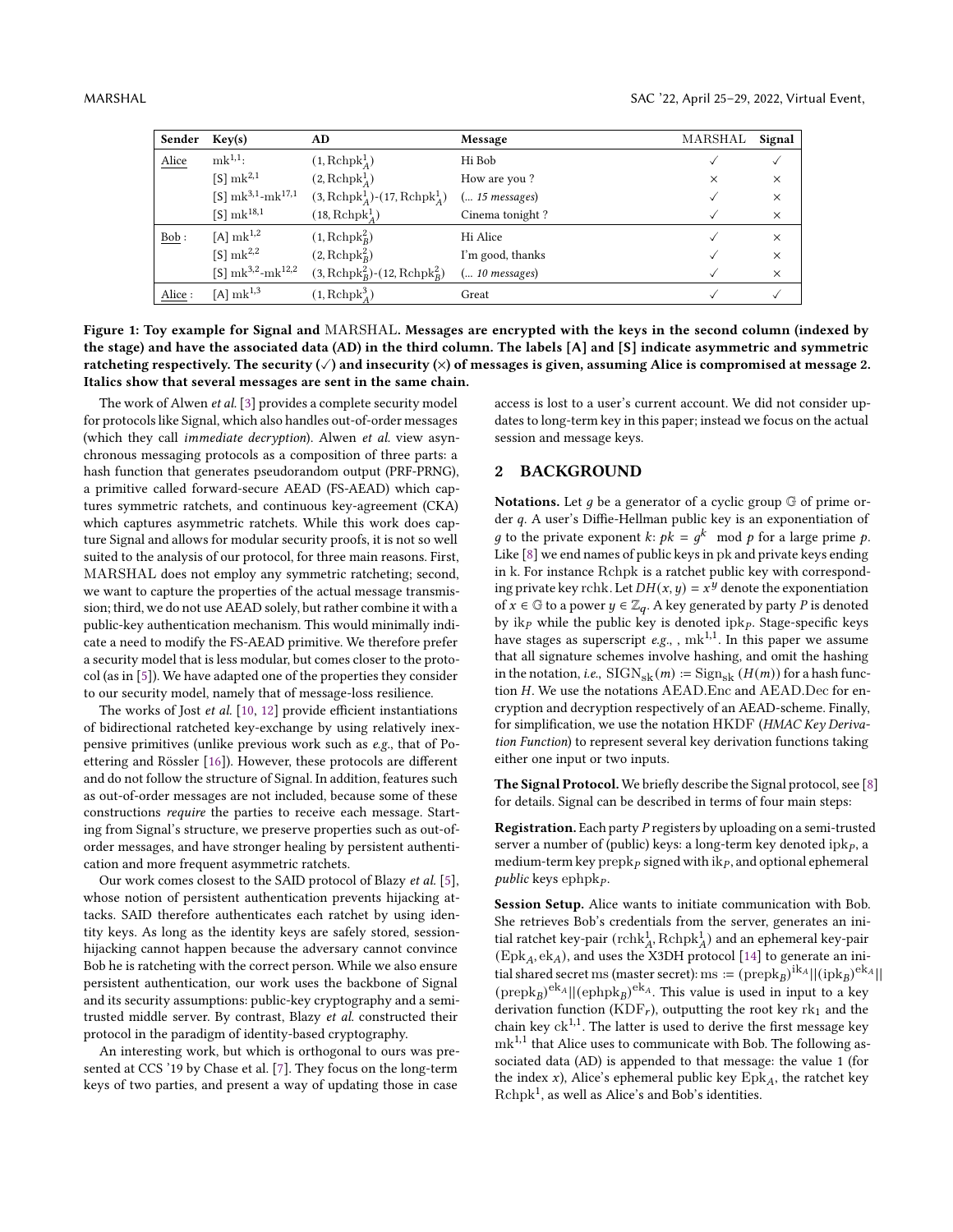

**Figure 2: The key schedule of Signal where the DH val**ues are marked with grey boxes. Each stage  $(x, y)$  has its x**coordinate corresponding to a message (horizontal moves) inside a chain (vertical moves) for y-coordinate. The compromise (in double edge) during** *A* **setup is affecting the keys (in thick edge) of the two first chains.**

**Symmetric Ratchet.** Whenever a sender *P* chooses a new message to send, the stage changes from  $(x, y)$  to  $(x + 1, y)$ . At stage  $(x, y)$ , the message key is mk<sup>x, y</sup>, derived from  $ck^{x, y}$ . In fact, given  $ck^{x,y}$ , the sender computed (at stage  $(x - 1, y)$ ) the values  $ck^{x+1,y}$ and mk<sup>*x*, *y*</sup>. At stage  $(x+1, y)$ , the sender inputs  $ck^{x+1, y}$  to the keyderivation function  $KDF_m$  and receives the output  $ck^{x+2,y}$  and  $mk^{x+1,y}$ . The key m $k^{x+1,y}$  is then used for the authenticated encryption of the sender's message at stage  $(x + 1, y)$ . The AD sent at this stage will be the ratchet key  $\mathrm{Rchpk}^y$  and the stage index $^5$  $x + 1$ . The same process takes place on the receiving side, in order to authenticate and decrypt messages.

**Asymmetric Ratchet.** If the speaker changes, the new speaker inserts fresh Diffie-Hellman elements into the key-derivation. Assume that we are at stage  $(x, y)$  and the speaker changes (thus yielding stage  $(0, y+1)$ ). Different computations are made depending on whether the new speaker is the initiator or the responder.

(1) First assume that initiator Alice was the speaker at stages  $(\cdot, y)$ ; therefore *y* is even at each stage  $(\cdot, y)$  and the encrypted message included associated data Rchpk<sup>y</sup>. When Bob comes online, he computes a new ratchet key pair  $(\text{rchk}^{y+1}, \text{Rchpk}^{y+1}).$  A temporary value  $t$  and the chain key  $\operatorname{ck}^{(0,y+1)}$  are calculated from the root key $^6$  rk $_y$  and the Diffie-Hellman product  $(\mathrm{Rchpk}^y)^{\mathrm{rchk}^{y+1}}$ via  $KDF_r$ . Then, the chain and message keys are computed as described in the previous item. From that point onwards, keys evolve by symmetric ratcheting until the speaker changes again.

(2) Now assume that the responder was the speaker at stages  $(v, y)$ ; therefore *y* is odd and at each stage  $(v, y)$  the encrypted message includes associated data Rchpk<sup>y</sup>. When Alice comes online, she chooses new ratcheting information  $\mathrm{rchk}^{y+1}$ ,  $\mathrm{Rchpk}^{y+1}$  and computes a new root key  $\text{rk}_{y+1}$  and the base chain key  $\text{ck}^{\left(0,y+1\right)}$ 

from the value  $t$  computed at stage  $(0, y)$  (see the bullet point before) and the Diffie-Hellman product  $(\mathrm{Rchpk}^y)^{\mathrm{rchk}^{y+1}}$ . From here the key derivation proceeds by symmetric ratcheting.

We depict in Fig. 2 the extent of a full compromise in the case of the Signal protocol. We note that a compromise of Alice's ephemeral values (including the stage-specific ratchet key) leads to two entire chains of messages being leaked.

### **3 THE** MARSHAL **PROTOCOL**

The protocol we propose, MARSHAL, runs –like Signal– in several stages: registration, session setup, and communication. We describe in Fig. 3 the session-setup and communication phases of MARSHAL. As a novelty, MARSHAL requires two types of ratchet keys: *same-user* ratchet keys, and *cross-user* ratchet keys. Sameuser ratchet keys are indexed by stage, and generated whenever a new message is sent: for instance Rchpk2*,*<sup>1</sup> denotes the ratchet public key at stage (2*,* 1) (the second message sent in the first message chain). Cross-user ratchet keys are only generated at the beginning of a chain of messages and indexed only by the  $y$ -component of the stage (called a *chain index*). We denote by  $T_i$  the public key generated during the *i*-th message chain and by  $T_0$  an initial public key registered by the session's responder.

While stages are indexed as  $(x, y)$  with  $x, y \ge 1$ , special indexes  $x = 0$  and  $y = 0$  denote special ratchet keys used for initialization. The first same-user ratchet key  $\mathrm{Rchpk}^{0,1}$  is only used to compute the master secret of a session. Additionally, a ratchet key  $\mathrm{T}_0$  is registered by each user. The initiator of a session uses its correspondent's initial ratchet key during the first chain of communication  $(y = 1)$ . Note that this method of ratcheting uniquely associates stages and chain indexes to the party generating them.

#### **3.1 Registration**

To use MARSHAL, each party *P* must first *register*, by generating private keys and uploading the corresponding public keys to the server: a long-term identity key ik<sub>P</sub>; a medium-term prekey prek*<sup>P</sup>* , and a signature on that key (generated with the identity key ik<sub>*P*</sub>); multiple ephemeral one-time-use prekeys ephpk<sub>*P*</sub>; multiple medium-term stage keys  $\mathrm{T}_0.$  The last of these keys is a cross-user ratchet key (see above): a novelty with respect to Signal, which will help Alice asymmetric-ratchet in the first chain of messages, when she has not yet had a message (and therefore a ratcheting key) from Bob. In addition to these keys users will also generate and subsequently use a pair of long-term signature keys  $(k_P, pk_P)$ . These keys will not be registered on the server, but rather included in the associated data in each partner's first respective chain of messages.

#### **3.2 Session Setup**

Whenever Alice *A* wants to contact Bob *B*, she runs a protocol similar to that of Signal and [13], with some small tweaks.

**The master secret.** To initiate a session with *B*, Alice queries the server for Bob's following values: the identity key  $ipk_{B}$ , a signed  $\operatorname{prekey}$  prep $\operatorname{k}_B$ , a one-time prekey  $\operatorname{ephpk}_B$  (if available), and a medium-term stage key  $T^{\theta}_B$ , denoted in short  $T_0$ . Having received those keys, *A* generates its own ephemeral key ek*A*. The master secret *ms* is a concatenation of DH values, as computed in Signal.

<sup>&</sup>lt;sup>5</sup>In the original protocol, the sender also sends the identity public keys of Alice and Bob; since these values are public and constant for all stages, we omit them.

<sup>&</sup>lt;sup>6</sup>Root keys are only computed when one reverts back to the initiator, so in our notation, on stages  $(0, y)$  for even values of  $y$ .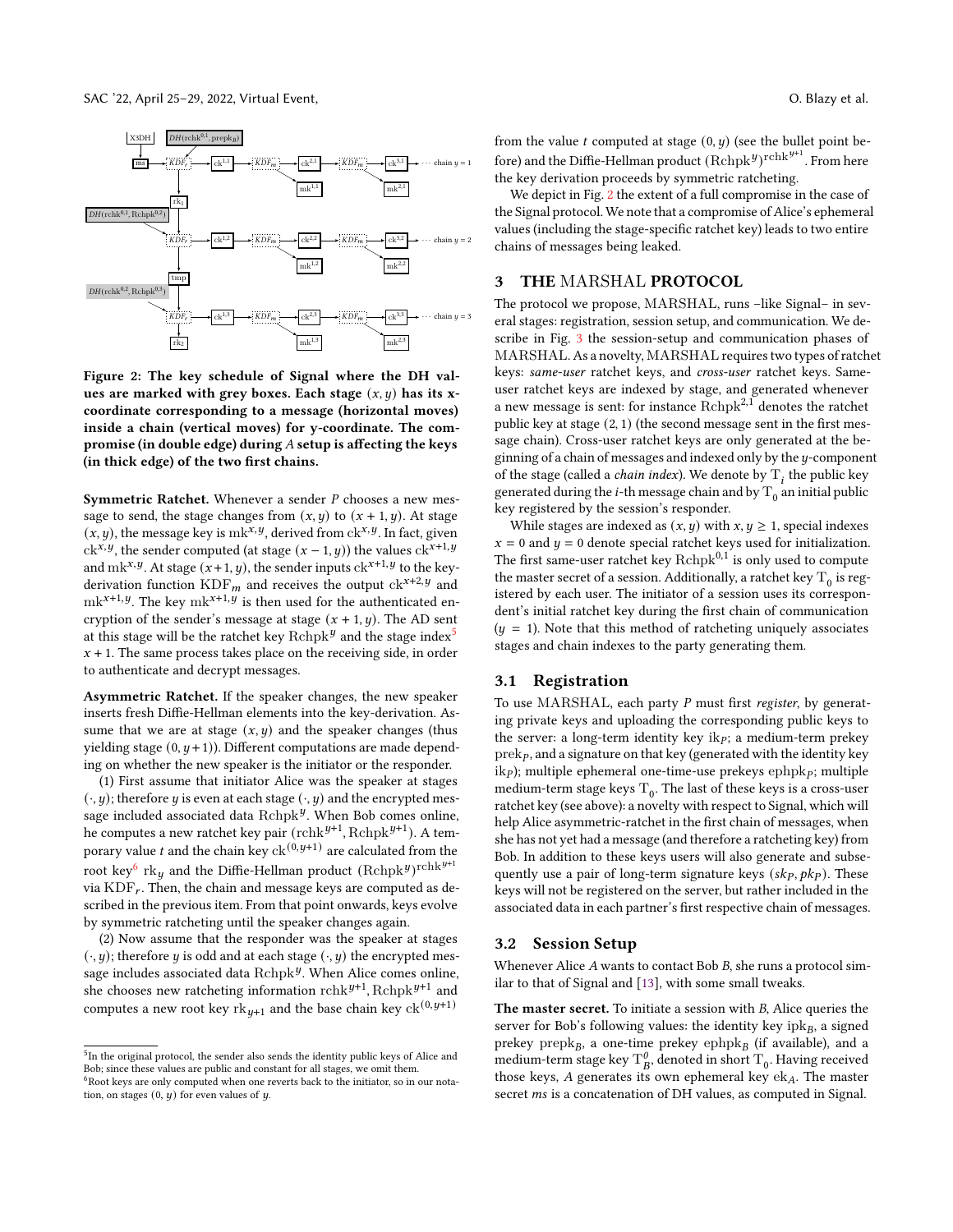| <b>Alice</b> (ik <sub>A</sub> , ipk <sub>B</sub> , prepk <sub>B</sub> , ephpk <sub>B</sub> , $\frac{\mathbf{T_0}}{\mathbf{I_0}}$ )                                                                                                                                                                                                                                                                                                                                                                                                                                                                                                          | <b>Bob</b> (ik <sub>B</sub> , ipk <sub>A</sub> , prek <sub>B</sub> , ephk <sub>B</sub> , $\boxed{\mathrm{T}_{0}}$ ) |                                                                                                                                                                                                                                                                                                                                                                                                                                                        |  |  |  |  |  |
|---------------------------------------------------------------------------------------------------------------------------------------------------------------------------------------------------------------------------------------------------------------------------------------------------------------------------------------------------------------------------------------------------------------------------------------------------------------------------------------------------------------------------------------------------------------------------------------------------------------------------------------------|---------------------------------------------------------------------------------------------------------------------|--------------------------------------------------------------------------------------------------------------------------------------------------------------------------------------------------------------------------------------------------------------------------------------------------------------------------------------------------------------------------------------------------------------------------------------------------------|--|--|--|--|--|
| Session initialization: initiator Alice, responder Bob.                                                                                                                                                                                                                                                                                                                                                                                                                                                                                                                                                                                     |                                                                                                                     |                                                                                                                                                                                                                                                                                                                                                                                                                                                        |  |  |  |  |  |
| $ek_A$ , rchk <sup>0,1</sup> , $\frac{t_1}{t_1}$ , rchk <sup>1,1</sup> $\xleftarrow{\$} \mathbb{Z}_q$ ;<br>$T_1 = g^{t_1}$ ; Epk <sub>A</sub> = $g^{ek_A}$ ;<br>$\text{Rchpk}^{0,1} = g^{\text{rchk}^{0,1}}; \text{Rchpk}^{1,1} = g^{\text{rchk}^{1,1}}$<br>$ms = \mathrm{prepk}_B^{\mathrm{i} \mathrm{k}_A}   \mathrm{ipk}_B^{\mathrm{ek}_A}  \mathrm{prepk}_B^{\mathrm{ek}_A}  \mathrm{ephpk}_B^{\mathrm{ek}_A}$<br>$\mathrm{ck}^{1,1}=\mathrm{HKDF}\left(\mathrm{prepk}_{B}^{\mathrm{rchk}^{0,1}}  ms\right)$<br>$(\text{ck}^{2,1}, \text{mk}^{1,1}) = \text{HKDF}(\text{ck}^{1,1}, \sigma_{1,1}    (\text{ipk}_B)^{\text{rchk}^{1,1}})$ |                                                                                                                     |                                                                                                                                                                                                                                                                                                                                                                                                                                                        |  |  |  |  |  |
|                                                                                                                                                                                                                                                                                                                                                                                                                                                                                                                                                                                                                                             | First message: stage $(1, 1)$ , Alice is the sender, Bob, the receiver.                                             |                                                                                                                                                                                                                                                                                                                                                                                                                                                        |  |  |  |  |  |
| $AD_{\nu=1}$ = Epk <sub>A</sub>   ipk <sub>A</sub>   ipk <sub>B</sub>   prepk <sub>B</sub>   <br>ephp $k_B  T_0  Rchpk^{0,1}  T_1$<br>$AD_{1,1} = (1,1)  Rchph^{1,1}  \sigma_{1,1}$<br>$c_{1,1} = \mathrm{AEAD}.\mathrm{Enc}_{\mathrm{mk}^{1,1}}(M_{1,1}; AD_1    AD_{1,1})$                                                                                                                                                                                                                                                                                                                                                                | $c_{1,1},\text{SIGN}_{sk_{\hat{A}}}(c_{1,1}),$<br>$pk_{A, \rm{SIGN}_{ik_{A}}(pk_{A})$                               | Verify signature on $pkA$ and $\sigma_{1,1}$<br>$ms = \mathrm{i} \mathrm{pk}^{\mathrm{prek}_B}_A   \mathrm{Epk}^{\mathrm{ik}_B}_A  \mathrm{Epk}^{\mathrm{prek}_B}_A  \mathrm{Epk}^{\mathrm{ephk}_B}_A$<br>$\mathrm{ck}^{1,1}=\mathrm{HKDF}((\mathrm{Rchpk}^{0,1})^{\mathrm{prek}_B}  ms)$<br>$(ck^{2,1}, mk^{1,1}) = HKDF(ck^{1,1}, \sigma_{1,1}    (Rchpk^{1,1})^{ik_B})$<br>$M_{1,1} = \operatorname{AEAD\_Dec}_{\operatorname{mk}^{1,1}}(c_{1,1}).$ |  |  |  |  |  |
|                                                                                                                                                                                                                                                                                                                                                                                                                                                                                                                                                                                                                                             | $\ell$ -th <b>message</b> : stage $(\ell, 1)$ , Alice is the sender, Bob, the receiver.                             |                                                                                                                                                                                                                                                                                                                                                                                                                                                        |  |  |  |  |  |
| rchk <sup><math>\ell</math>,1</sup> $\xleftarrow{\$} \mathbb{Z}_q$ , set Rchpk $\ell$ ,1 = $g^{\text{rchk}^{\ell,1}}$<br>$(\mathbf{c}\mathbf{k}^{\ell+1,1},\mathbf{m}\mathbf{k}^{\ell,1})=\mathrm{HKDF}(\mathbf{c}\mathbf{k}^{\ell,1},\sigma_{\ell,1}  \mathbf{i}\mathbf{p}\mathbf{k}_R^{\mathrm{rchk}^{\ell,1}})$<br>$AD_{\ell,1} = (\ell,1)  {\rm {Rehpk}^{x,1}}_{1\leq x\leq \ell}  \sigma_{\ell,1}$<br>$c_{\ell,1} = A E A D. Enc_{mk^{\ell,1}}(M_{\ell,1}; AD_1    AD_{\ell,1})$                                                                                                                                                       | $c_{\ell,1},\text{SIGN}_{pk_{A}}(c_{\ell,1}),$<br>$pk_{A, \rm{SIGN}_{ik_{A}}(pk_{A})$                               | Verify leftover signatures<br>$(\mathrm{ck}^{\ell+1,1}, \mathrm{mk}^{\ell,1}) = \mathrm{HKDF}(\mathrm{ck}^{\ell,1}, \sigma_{\ell,1}    (\mathrm{Rchpk}^{\ell,1})^{\mathrm{ik}_B})$<br>$M_{\ell,1} = \mathrm{AEAD}.\mathrm{Dec}_{\mathrm{mk}^{\ell,1}}(c_{\ell,1}).$                                                                                                                                                                                    |  |  |  |  |  |
| Switching speakers: Bob comes online and begins a new ratcheting chain.                                                                                                                                                                                                                                                                                                                                                                                                                                                                                                                                                                     |                                                                                                                     |                                                                                                                                                                                                                                                                                                                                                                                                                                                        |  |  |  |  |  |
|                                                                                                                                                                                                                                                                                                                                                                                                                                                                                                                                                                                                                                             |                                                                                                                     | $t_2$ , rchk <sup>1,2</sup> $\stackrel{\$}{\leftarrow} \mathbb{Z}_q$ ; T <sub>2</sub> = $g^{t_2}$ , Rchpk <sup>1,2</sup> = $g^{\text{rchk}^{1,2}}$<br>$ck^{1,2} = HKDF(\frac{T_1^{ik_B}  ipk_A^{t_2})}{T_1^{ik_B}  ipk_A^{t_2}})$<br>$(\text{ck}^{2,2}, \text{mk}^{1,2}) = \text{HKDF}(\text{ck}^{1,2}, \sigma_{1,2}    (\text{ipk}_A)^{\text{rchk}^{1,2}})$                                                                                           |  |  |  |  |  |
| Bob's message, stage $(1, 2)$ : Bob is the sender, Alice is the receiver.                                                                                                                                                                                                                                                                                                                                                                                                                                                                                                                                                                   |                                                                                                                     |                                                                                                                                                                                                                                                                                                                                                                                                                                                        |  |  |  |  |  |
| Verify signature on $pk_B$ and $\sigma_{1,2}$<br>$ck^{1,2} = HKDF((ipk_B)^{t_1}  (T_2)^{ik_A})$<br>$(ck^{2,2}, mk^{1,2}) = HKDF(ck^{1,2}, \sigma_{1,2}    (Rchpk^{1,2})^{ik_A})$<br>$M_{1,2} = \mathrm{AEAD.Dec}_{\mathrm{mk}^{1,2}}(c_{1,2})$                                                                                                                                                                                                                                                                                                                                                                                              | $c_{1,2},\mathrm{SIGN}_{pk_{B}}(c_{1,2}),$<br>$pk_B,\mathrm{SIGN}_{\mathrm{ik}_B}(pk_B)$                            | $AD_{\nu=2}$ = T <sub>2</sub><br>$AD_{1,2} = (1,2)  Rchph^{1,2}  \sigma_{1,2}$<br>$c_{1,2} = A E A D. Enc_{m k^{1,2}}(M_{1,2}; AD_2  AD_{1,2})$                                                                                                                                                                                                                                                                                                        |  |  |  |  |  |

**Figure 3:** MARSHAL **protocol execution between Alice and Bob for the first few stages. The yellow boxes indicate modifications with respect to Signal protocol [8]. The transmitted data is also different and not in yellow for more clarity.**

**First keys.** Alice randomly generates a same-user ratchet keypair (rchk<sup>0,1</sup>, Rchpk<sup>0,1</sup>). She computes a DH of her ratchet key and prepk*<sup>B</sup>* , and the result is fed to a key derivation function along with  $ms$  to produce a chain key  $\mathrm{ck}^{1,1}.$ 

**Signature keys.** *A* also needs a signature key (Section 3.1). We choose to use a second pair of signature keys,  $(skp, pkp)$ . If desired, these keys *could* coincide with (ik*P,* ipk*<sup>P</sup>* )– however, this is not compulsory. By differentiating those two pairs of keys, we allow future implementations to be somewhat agnostic of the underlying mathematical structure of the signature keys (whereas this is impossible for identity-keys, whose structure must support, *e.g.*, group exponentiations/scalar multiplications). Moreover, we limit the load on the centralized PKI server by not including the signature keys amongst the credentials stored for each party; instead users can authenticate those keys at session initialisation.

#### **3.3 Communication phase**

MARSHAL **ratcheting.** Our protocol heals faster than Signal because both parties ratchet asymmetrically at every stage. Thus, even at stage (1*,* 1), Alice needs ratcheting randomness from Bob, which in MARSHAL comes in the form of the registered public key T<sub>0</sub> (see Section 3.1). For stages  $(1, m)$  with integer  $m \ge 1$ , the party whose turn it is to speak will generate a cross-user ratcheting value  $t_m$  and compute the corresponding public value  $T_m$ . The  $\mathrm{T}_m$  value is sent as part of the metadata of all messages with chain index  $m$ , and will be used for the ratchet at stage  $(1, m + 1)$ .

Moreover at each stage  $(\ell, m)$  for  $\ell, m \geq 1$ , the current speaker also generates a same-user key-pair (rchk*ℓ,,* Rchpk*ℓ,*) which will be used to generate chain and message keys for stage  $mk^{\ell+1,m}$ . To account for out-of-order messages the concatenation of all the public ratchet keys is included as metadata to each stage message.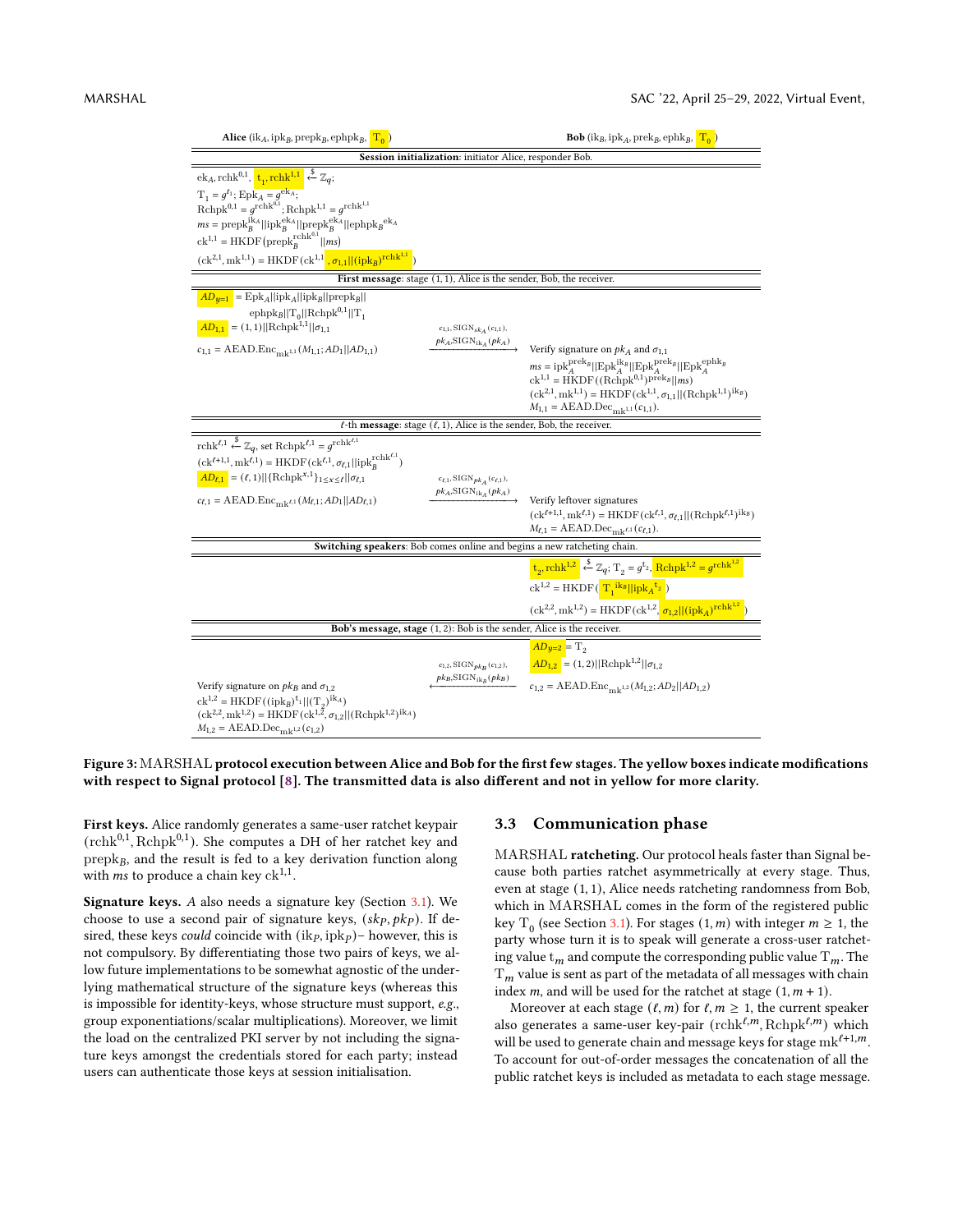MARSHAL **auxiliary data.** Each message will be sent end-toend encrypted, together with some additional metadata, which is meant to tell Bob how to run the key-schedule. At each stage  $(\ell, m)$ with  $\ell, m \geq 1$ , the auxiliary value will consist of two elements:  $AD_{u=m}$  and  $AD_{\ell,m}$ . The former will include elements of the metadata that are universal across the chain (*i.e.*, all stages  $(\cdot, m)$ ), whereas the second includes metadata that is stage-specific.

We detail each of the classes of stages (*cf.* Fig. 3 and 4).

**Alice's first message.** At session setup, Alice has generated its cross-user ratchet keys  $(t_1, T_1)$ , and computed the chain key  $ck^{1,1}$ . Now she generates the same-user ratchet key rchk<sup>1,1</sup> and computes  $\text{Rchpk}^{1,1} = g^{\text{rchk}^{1,1}}.$  The message and chain-keys are com- $\text{puted as follows}(\text{ck}^{2,1}, \text{mk}^{1,1}) \leftarrow \text{HKDF}(\text{ck}^{1,1}, \sigma_{1,1} || (\text{ipk}_B)^{\text{rchk}^{1,1}})$ where  $\sigma_{1,1} := \text{SIGN}_{s k_A} \left( T_0 || \text{Rchpk}^{1,1} \right)$ . In the following, we will denote:

$$
\sigma_{x,y} := \begin{cases} \begin{array}{c} \text{SIGN}_{ska} \left( \mathrm{T}_{y-1} || \text{Rchpk}^{x,y} \right), \text{for } y \text{ odd} \\ \text{SIGN}_{ska} \left( \mathrm{T}_{y-1} || \text{Rchpk}^{x,y} \right), \text{for } y \text{ even} \end{array} \end{cases}
$$

At chains  $y = 1$  and  $y = 2$ , apart from cross-user ratchet keys, each user will need to include metadata that is universal for the session, and which helps at session setup. The metadata for  $AD_{u=1}$ includes public identity keys of Alice and Bob, medium-term and ephemeral keys of Bob as recovered by Alice from server,  $\mathrm{T}_0$  from the server, Alice's ephemeral public key used in the computation of the master secret, and two of Alice's ratchet public keys: its first same-user ratchet key Rchpk<sup>0,1</sup>, and its first cross-user ratchet key t 1 . Finally, the stage-specific data contains: stage index (1*,* 1) and same-user ratcheting public key Rchp $k^{1,1}$ . Alice computes  $c_{1,1}$  = AEAD.Enc<sub>mk<sup>1,1</sup></sub>( $M_{1,1}$ ; AD<sub>y=1</sub>||AD<sub>1,1</sub>) and sends  $c_{1,1}$ , a signature on it, Alice's public signature key  $pk<sub>A</sub>$ , and a signature on it.

**Alice's** ( $\ell$ , 1) **message**,  $\ell > 1$ . Having already computed  $t_1, T_1$ ,  $AD_{y=1}$ , ratcheting material  $Rchpk^{1,1}$ ,  $Rchpk^{2,1}$ ,  $\dots$ ,  $Rchpk^{\ell-1,1}$ , and the key ck<sup>*l,*1</sup>, Alice generates new same-user ratcheting key rchk<sup> $\ell$ ,1</sup> and computes  $\text{Rchpk}^{\ell,1} = g^{\text{rchk}^{\ell,1}}$ . The key update relies on both long-term keys, for persistent authentication, and this same-user ratcheting key, for healing:

 $(\text{ck}^{\ell+1,1}, \text{mk}^{\ell,1}) \leftarrow \text{HKDF}(\text{ck}^{\ell,1}, \sigma_{\ell,1} || \text{ipk}_{B}^{\text{rchk}^{\ell,1}})$ 

The stage-specific metadata consists of the stage (*ℓ,* 1) and *all the ratcheting keys*  ${Rchpk^{x,1}}_{1 \ge x \ge \ell}$ . Then Alice computes  $c_{\ell,1}$ and sends: the ciphertext, a signature on it, its signature public key, and a signature on that.

Note that this procedure applies to *all* messages  $(\ell, m)$  for  $\ell > 1$ and  $m \geq 1$ , in replacing the *y* stage-index above, from 1 to *m*.

**Decryption (Bob side).** When *B* comes online, he first needs to compute the same session-setup values as Alice, including the master secret *ms* and the first chain key  $ck^{1,1}$ . To do so, *B* queries the server for *A*'s registered identity key and verifies that it is identical to the one included in  $AD_{u=1}$ . Then, *B* verifies the signature on  $pk<sub>A</sub>$ , and, if the verification returns 1, it stores that key as  $A$ 's signature key. From now on, *B* will use that key to verify *A*'s signatures. In particular, the verification of  $pk<sub>A</sub>$  is only done for the first message that Bob actually checks in the  $y = 1$  chain. Once  $pk<sub>A</sub>$  is validated, *B* retraces Alice's steps to compute *ms*, the chain keys,

and eventually, the first message key. Then he uses authenticated decryption to decrypt the first message.

**Bob's first message.** *B* generates a new cross-user ratcheting value  ${\rm t}_2$  with corresponding public value  ${\rm T}_2$  and a same-user ratcheting key r $\mathrm{chk}^{1,2}$  and computes  $\mathrm{Rchpk}^{1,2} := g^{\mathrm{rchk}^{1,2}}$ . Bob computes:  $ck^{1,2} \leftarrow \text{HKDF}((T_1)^{ik_B}||ipk_A^{t_0}),$  then its first sending keys  $(\text{ck}^{2,2}, \text{mk}^{1,2}) \leftarrow \text{HKDF}(\text{ck}^{1,2}, \sigma_{1,2} || (\text{ipk}_A)^{\text{rchk}^{1,2}}).$ 

Then analogously to Alice's first message, Bob splits the metadata into the two auxiliary values  $AD_{\mu=2}$  and  $AD_{1,2}$ . The signed public key  $pk_B$  is also appended to each of the messages in stages with chain-index  $y = 2$ , *cf.* Fig. 3.

**Switching speakers.** Similar computations will take place: generating cross-chain ratcheting public keys and new same-user ratcheting keys at every new message. The only differences with respect to stages (1*,* 1) and (1*,* 2) respectively will be that now the parties will no longer need to compute long-term keys or the master secret. In addition, starting from chain-index  $y \geq 3$ , the public key for signatures is no longer included in the message transmission.

**Out-of-order messages/multiple messages.** MARSHAL handles both out-of-order and lost messages to the same extent as Signal. Indeed, at each stage, the receiving party gets a list of ratcheting elements used along that chain, which will allow it to update correctly, even if some messages were lost in between. The parties will update their state in the order they receive the messages. In other words, say that Bob receives a message from Alice at stage (1*,* 1), but then the next received message comes at stage (4*,* 1) (thus, Bob is missing (2*,* 1) and (3*,* 1)). Nevertheless, Bob will use the metadata at stage (4*,* 1) to ratchet, thus computing the keys for stages (2*,* 1) and (3*,* 1) as well. If subsequently Bob receives message (2*,* 1) with conflicting metadata, Bob disregards that.

In the same way, if multiple messages are received for some stage, the receiver will rely on the metadata (and message) received first, chronologically speaking.

**Security Analysis.** The guarantees we want to prove for MARSHAL are AKE security (including authentication), post-compromise security, and out-of-order resilience within a fully adversarially controlled network. The first two properties make up a single security definition, written as a game between the *adversary* and the *challenger*. The adversary can register malicious users, corrupt users to obtain long-term secrets, reveal stage- and session-specific ephemeral values, access (a function of) the party's secret key as a black box, prompt new instances of existing parties, and send/receive messages. The adversary ultimately has to distinguish from random a real message key generated by an honest instance speaking with another honest instance.

The following theorem describes the security of MARSHAL in terms of PCS-AKE security and MLR-security. This security holds in the random oracle model (KDF are replaced by random oracles).

Theorem 3.1. *If the GDH [15] assumption holds, if the signature scheme employed is EUF-CMA-secure, then the* MARSHAL *protocol is PCS-AKE secure in the random oracle model (we model the two KDFs as* RO1*,* RO2*). In addition,* MARSHAL *is MLR-secure.*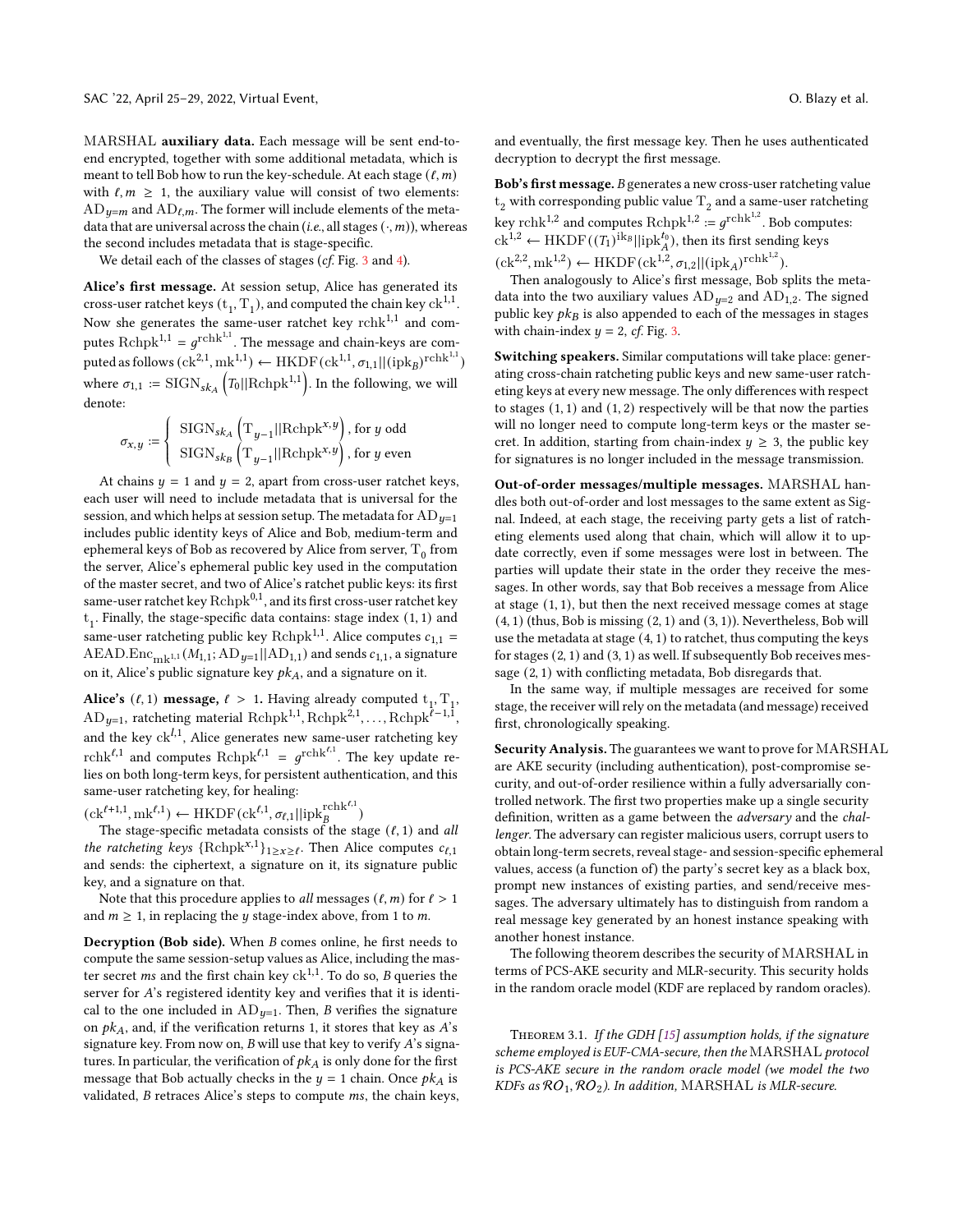

**Figure 4:** MARSHAL **key schedule diagram, where**  $\sigma_{x,y}$  =  $(T_{y-1}||Rchpk^{x,y})$  for y odd and  $\sigma_{x,y}$  =  $\text{SIGN}_{sk_B}\left(\text{T}_{y-1}||\text{Rchpk}^{x,y}\right)$  for  $y$  even. The yellow boxes indicate modifications with respect to Signal protocol [8].

We prove the security of our protocol with respect to a security model which is derived from the identity-based setup of [5], rather than the one used by Cohn-Gordon *et al.* for their original analysis of Signal. This is chiefly because in [8], Cohn-Gordon *et al.* bypass a feature of the protocol which we consider essential: sending metadata as AD attached to AEAD. Instead [8] assumes that the metadata is sent unauthenticated. We prefer not to modify the protocol, and use the less composable security notion proposed (for the same reasons as we described here) by Blazy *et al.*. The proof of this theorem is not technically complex, but includes a lot of special cases (as in [8]). This is a direct consequence of having excluded only trivial attacks from the winning conditions (given in [1]). However, this was done in order to provide a more direct and honest comparison to the Signal protocol; indeed, with our winning conditions, Signal fails to attain security, whereas MARSHAL can be proved secure. The full proof is given in [1].

SKETCH. The first game-hops ensure that there are no collisions between DH key values that are generated honestly, then the challenger must guess the target instance and stage that will be input to the oTest oracle. Note that we do not rely on the security of AEAD. At this point, the proof moves "backwards", from the point where the test took place. What makes the proof tedious is that we have allowed the adversary a lot of power in the winning conditions; thus, it is harder to rule out any specific queries *a priori*. We replace the true message key at stage  $s^*$  with a random (consistent) one, and must show that this is not detectable by the adversary.

One key observation is that the only hijacking attempts (on the partnering instance) that we worry about for active adversaries *must* occur before the test stage. However, the adversary will not be able to impose its own key (nor compute the message key on a receiving stage) *unless* it is able to either forge a signature on behalf of the hijacked party (if s<sup>\*</sup> is a sending stage for the hijacked party) or learn a value (Rchpk<sup>∗</sup> ) ik where the identity key belongs to the hijacked party. Our winning conditions forbid the adversary from learning the long-term key involved, if the adversary forges the signature or submits an input including  $(\mathrm{Rchpk}^\ast)^\mathrm{ik}$  to  $\mathcal{RO}_2$ , we construct reductions to EUF-CMA security and to GDH.

Note that without these two vital ingredients, even if  $A$  has successfully hijacked and controlled the target instance's partner so far, it cannot compute the message key by itself. We proceed to rule out other means for the adversary to distinguish the key from random. Since we have modelled both KDFs as a random oracle, our next step is to rule out an adversary learning the input that the honest party use to compute  $mk^{s^*}$ . We ruled out combinations of queries that  $A$  could make that would give it the values directly. We bound the probability that the adversary has managed to input the correct value  $(\mathrm{Rchpk}^\ast)^\mathrm{ik}$  to  $\mathcal{RO}_2$  without endangering it, by a reduction to GDH. Then we move on to the input chain key and continue working through the particular cases.  $□$ 

#### **4 IMPLEMENTATION**

We give a proof-of-concept implementation of MARSHAL in Java, available on github [2]. The implementation covers registration and messaging (but not out-of-order message decryption).

#### **4.1 Implementation details**

Our implementation relies on the Java implementation of Signal, available at [https://github.com/signalapp/libsignal-protocol-java.](https://github.com/signalapp/libsignal-protocol-java) We used low-level libsignal functionalities but had to re-implement its more abstract layers, to fit with MARSHAL. The libsignal library uses interfaces in order to store and recover keys and session state data; it allows us to abstract the central server and simulate exchanges between two parties within the same process.

**Cryptographic details.** Our implementation uses similar elliptic curve material. For signatures we used XEd25519 on Curve25519. We use similar authenticated encryption algorithms relying on AES with 128-bit keys. However, while Signal uses CBC mode and an hmac256-MAC, we prefer to use AES-GCM with a 12-byte IV and a 16-byte tag.

#### **4.2 Implementation results**

All the results indicated in this section are the mean result over 1000 executions of each given test. See Figure 5 for the results.